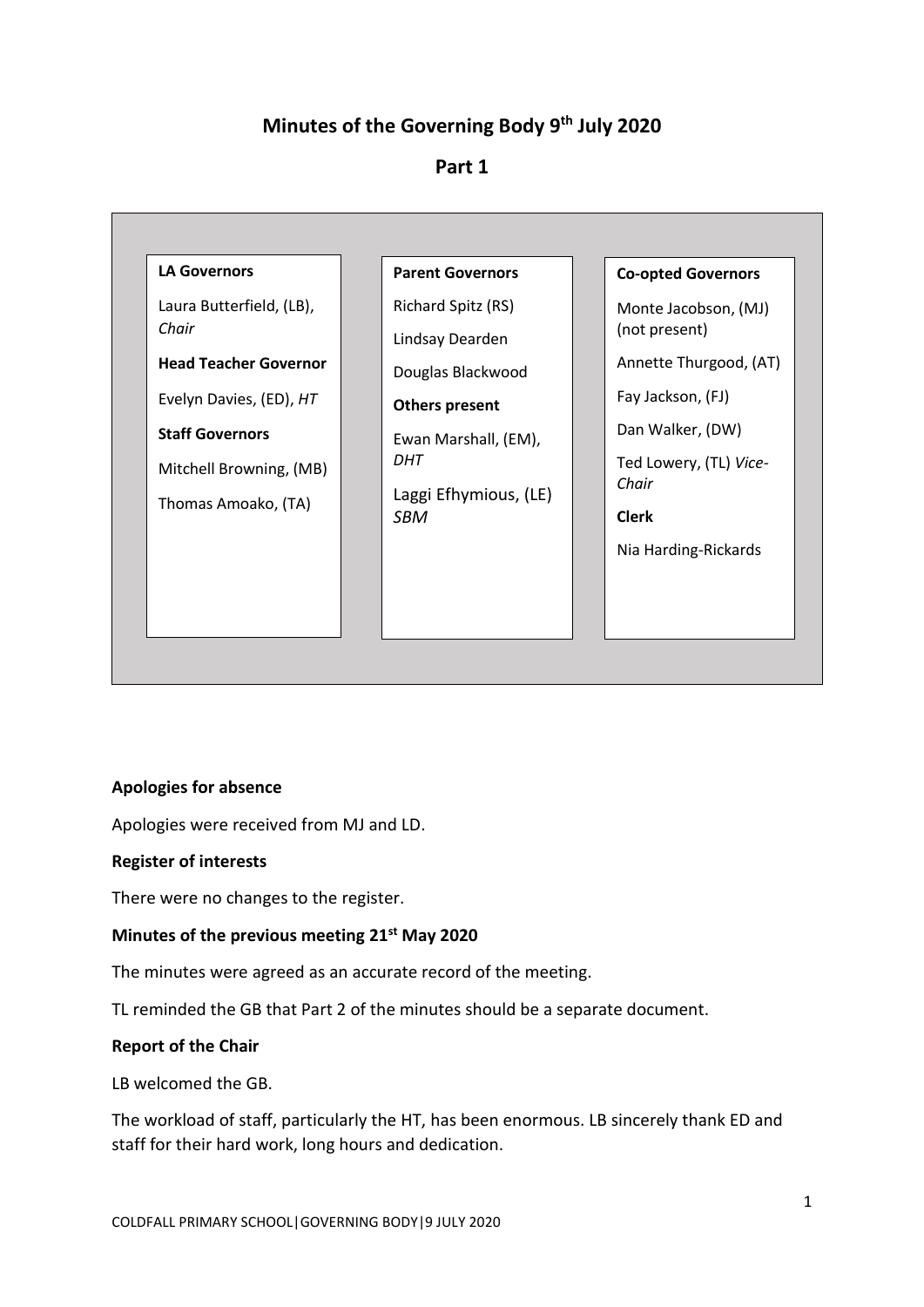## **Head Teacher's Report**

The GB read ED's written report and attachments in advance of the meeting.

It is difficult for the school to meet the needs of so many children, parents and members of staff.

Around 50% of parents still have their children at home. ED is conscious of this and therefore the school will provide a 2 week summer school experience for those children.

Anxieties around COVID 19 have not manifested themselves in the children currently attending school who are really enjoying themselves. Many even prefer having fewer children in school and more space. However, they are finding the more frequent hand washing and social distancing difficult. Year 6 have had a lovely time enjoying being creative and working on projects for the last few weeks of term.

Instead of an end of year show, Year 6 have instead been making a film with Jeremy Davies and a parent helper. Ana Clave and Charlie Koupland have worked very hard to help with this.

Pick-up and drop-off times have been staggered. This is running smoothly and is possibly a better system than the usual system of all children arriving/leaving at the same time.

The school has concerns regarding September. There will be additional pressure on children to catch up and prepare for SATs. There is the possibility of a localised lockdown which the school must prepare for, for example what would happen if there was a lockdown in Barnet but not Haringey. There needs to be a balance between a full curriculum and keeping children and staff safe.

AT asked why some children in Reception, Year 1 and Year 6 are not currently attending school.

ED – some parents are very anxious about sending their children to school. Some have more than one child in school and feel it is unfair to send one child to school when the other(s) cannot attend. Some are happy with the routine they have at home and feel it is not helpful for their children to return for just a few weeks.

RS informed the GB that parents are very grateful for the upcoming summer school experience as no other schools seem to be offering this.

## TAD Days

Coldfall is part of an NLC including most Muswell Hill schools. Most of these are planning to have an additional TAD day at the start of term to prepare for children coming back to school and implement additional safety measures to reduce the risk of infection. ED proposed 3 TAD days in September. The GB agreed this.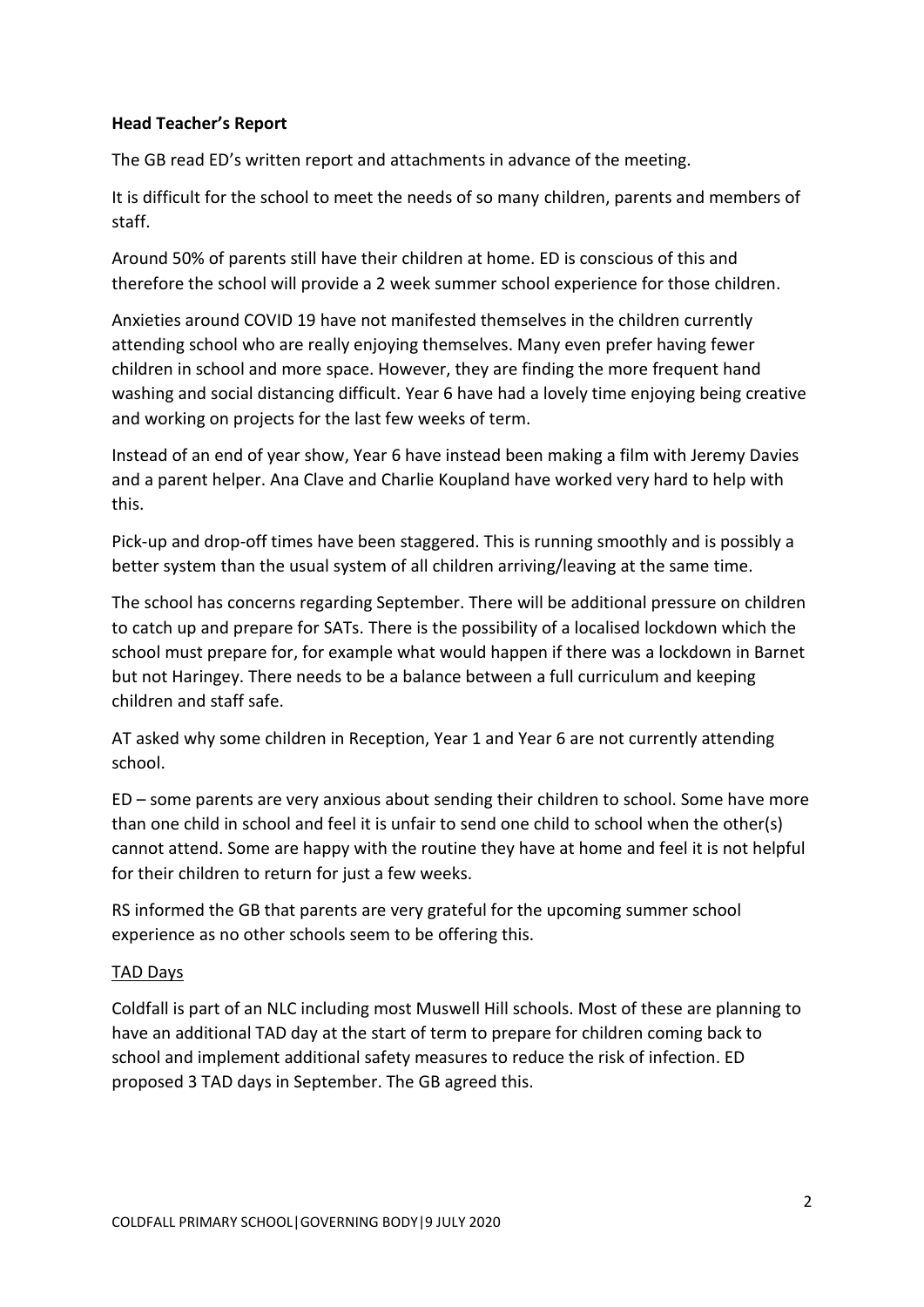## School closure on Fridays

ED proposed that the school closes at lunch time on Fridays to allow for teachers' PPA time. This will remove the need for supply teachers next term, which is costly. It is something many schools implemented before COVID 19. There will be 2 more teaching hours per week than there are currently with the school closed all day on Fridays.

ED is aware that this will be more difficult for some families than others.

RS suggested that the school give parents a timeline for how long this is likely to continue.

FJ suggested that children still eat their lunch at school.

The GB agreed and will review at the end of the first term.

## **Reports**

The GB thanked all staff who provided reports which were very informative.

EM found writing his report challenging due to the drastic changes since the pandemic. However, he feels there are positives that the school can learn from.

Learning has been driven by the "terminal end point" of exams. The change in circumstances has given us the opportunity to change that and therefore teaching and learning has become more creative.

ED agreed that we have a very traditional curriculum in England which has fallen behind other countries who have a broader base for learning and produce a wider skill set.

AT said it has been nice to see her own children doing more creative work at home during this time.

The Teaching School has been reduced due to the current budget. The school has so far only recruited one graduate teaching assistant, which is seven less than usual. There is the possibility of employing additional GTAs in the Spring Term if the budget improves.

The GB noted the attainment data.

## **Finance Report**

Laggi Efhymious, School Business Manager, attended the GB meeting.

The school has suffered a substantial loss of income due to the closure of clubs, lettings and the significant reduction in the Teaching School.

If things are "back to normal" by January the school will have a balanced budget. Unfortunately there have had to be cut backs on staff, resources and unnecessary repairs/decorating.

TL noted that figures in the report had changed since the last Finance Committee meeting.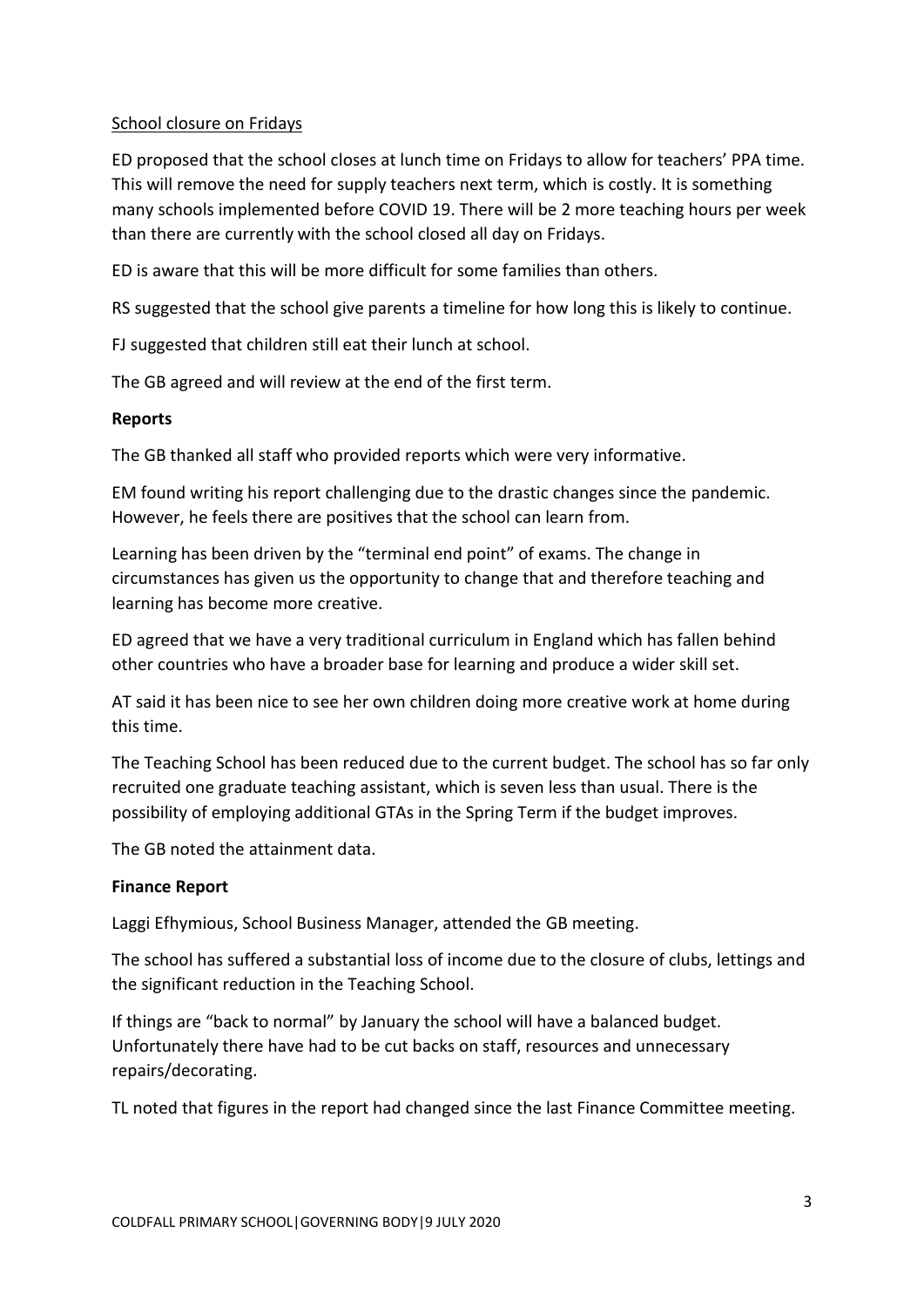LE explained that DW had noticed some errors in the initial report and that these have been corrected.

The minutes of the Finance meeting were agreed and signed by ED and LB.

DB asked LE whether some of the lost income could be made back?

LE – the school is able to claim for "COVID expenses", although it is not yet clear what this includes. It is likely that the hand sanitizing points will be included as well as additional cleaning materials. The school can also put in a claim for loss of income due to COVID 19 but it is likely that this will yield little or no return.

ED – the school has received some parent donations which is very helpful.

DB asked when lettings for parties etc will start soon.

The school's priority is to re-establish regular lettings as soon as possible.

DW asked about funding to help children catch up when back at school.

ED - We haven't been informed what this will involve. There is the possibility of tutoring. If that is the case will this take children out of lessons? The success of tutoring often depends on the relationship between the tutor and class teacher, who knows the children best, as well as between the children and the tutor. It does work with some children but if over a short period of time (eg 6 weeks) isn't usually enough.

The pandemic and school closure will have more of an impact on children's social learning and wellbeing rather than academic. Teachers are able to identify which children will need additional support.

## **Equalities – BAME Governor**

The GB decided that the minutes of this discussion be moved to Part 2.

## **Summer Holiday plan**

There will be 2 weeks of the summer school experience for children who have been unable to attend school. Teachers have a lot of exciting activities planned and it promises to be a lovely time for children to reunite with their peers.

ED and the GB thanked staff for coming in during the holidays to run the summer clubs.

The summer clubs are also an opportunity for children to get used to the new measures in place (social distancing, hand washing etc). The school must follow the new hierarchy of protective measures:

- Maintain the integrity of each class. There will be marked playground zones so children know where they can play at break times.
- Hand washing there are 4 designated hand washing times in addition to usual hand washing times (eg after using the toilets) and sanitising.